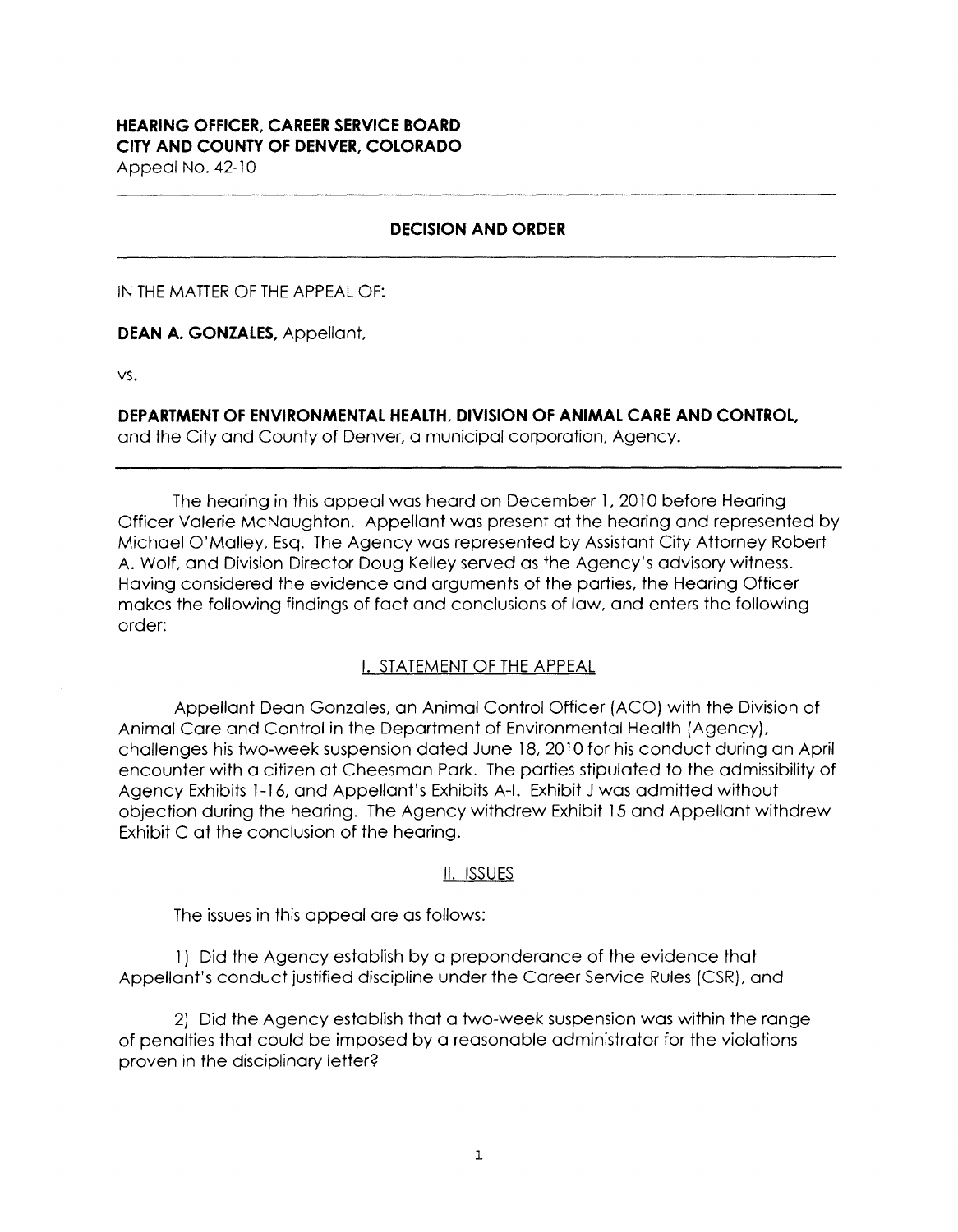## III. FINDINGS OF FACT

The Denver Environmental Health Department's Division of Animal Care and Control hired Appellant as an Animal Control Officer in October 2008<sup>1</sup>. His duties include investigating complaints regarding animals, customer service, enforcing the municipal laws on licensing, vaccinations and use of leashes, performing euthanasia, and collecting, impounding and caring for animals. [Exh. 1-1; D.R.M.C. Chapter 8.] Appellant received on-the-job training from Officer Andrew Martinez for eight to eleven weeks. [Kelley, 11:21 am; Appellant, 11:27 am]. Prior to his employment with the Agency, Appellant served as a Denver police officer for eight years. [Appellant, 11 :25 am].

On the afternoon of Apr. 17, 2010, Appellant was on bike patrol in Cheesman Park, and observed three people with their dogs off leash. He asked each of them for identification. One of them, a man later identified as Craig Seiner, stated his name was Mike Johnson of 1144 Ogden Street, and that his dog, a mastiff, was registered, neutered and vaccinated. Appellant called the Denver Municipal Animal Shelter to confirm that information, and the dispatcher informed him she could find no records under that name. Appellant then informed Mr. Seiner that he would be calling the police to confirm his identity. After insisting that his dog had been on a leash but it had broken, Mr. Seiner walked away and refused to stop when Appellant ordered him to do so. Appellant left the other dog owners without ticketing them, and followed Mr. Seiner out of the park on his bicycle for four blocks. Appellant repeatedly requested him to stop, and reminded him that the police were on the way.

Mr. Seiner went up the steps and into the entryway of a high-rise apartment building located at 1441 Humboldt Street. Appellant followed him into the building. On the other side of the entryway is a secured door with keypad access, which opens into the building lobby. [Seiner, 8:46 am]. While Mr. Seiner entered his code into the keypad to the right of the locked door, Appellant took a stance in front of the dog and blocked the door. Mr. Seiner jerked the door open, striking Appellant's foot. Appellant reacted by pushing the door into Mr. Seiner, pinning him between the door and the door jamb. Appellant admitted at hearing that his action was instinctive, but also said he pushed back to keep Mr. Seiner from entering his building. [Appellant, 11 :57 am.] For eight seconds, both men shoved the door toward the other from opposite directions. [Exh. 5- 1.] During that time, the mastiff passed behind Mr. Seiner and entered the inner lobby. Finally, Mr. Seiner succeeded in closing the door behind him. Appellant then left the building. The entryway is filmed by the building's security camera, and the incident was captured on tape. [Exh. 16.]

A short time later, Appellant learned Mr. Seiner's real name from other residents, and issued him a citation for violations of the leash, license, vaccination and neutering laws, as well as interference with DMAC employees. The citation was served on Mr. Selner by a police officer who responded to the scene at Appellant's request. [Exh. 7.]

Two days later, Mr. Seiner called 311, the city's information line, and emailed

<sup>&</sup>lt;sup>1</sup> Animal Control Officers are also referred to as Animal Control Investigators. [Boldoe, 9:09 am.]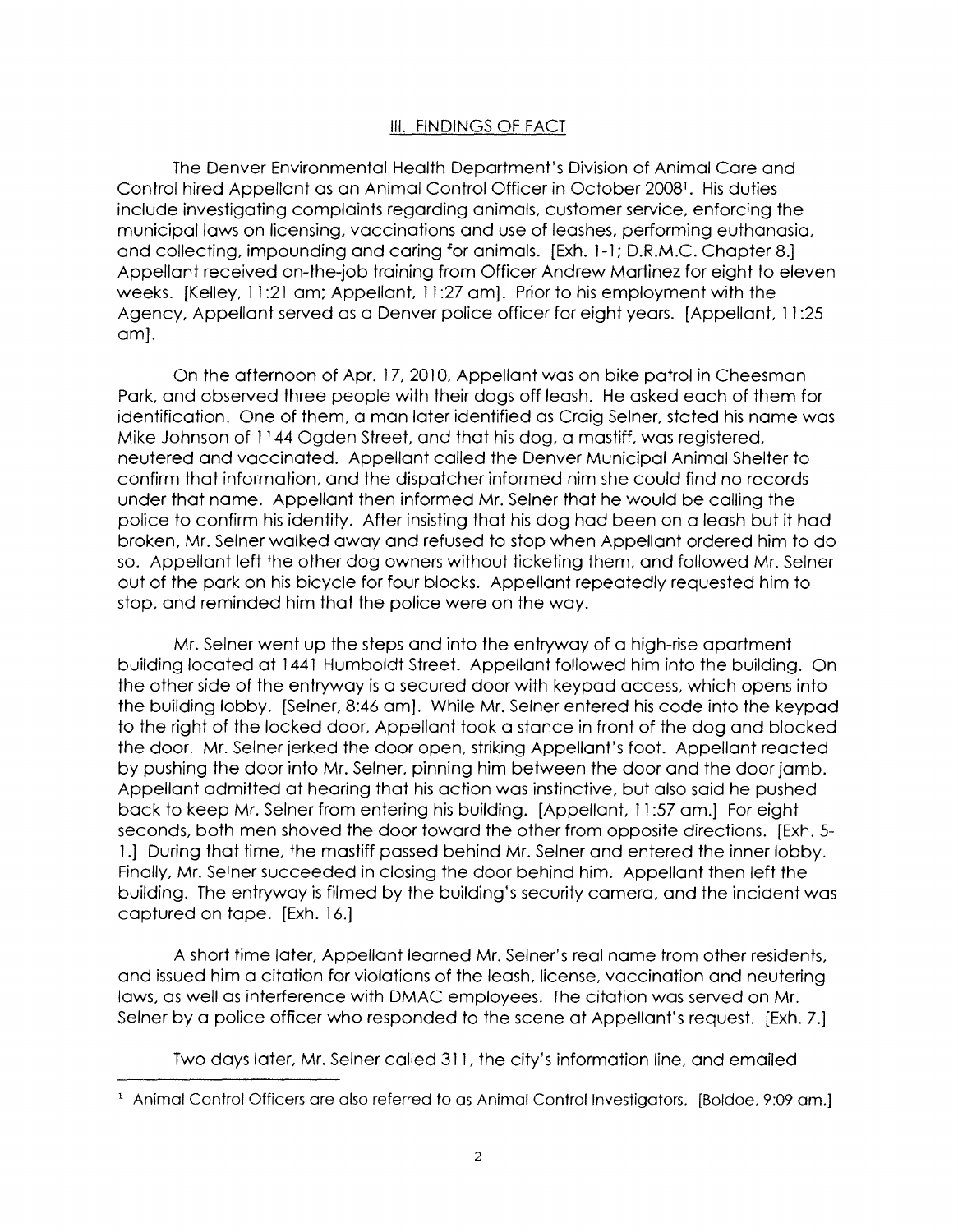Division Director Doug Kelley a complaint about the incident. [Exh. 3.) That same day, Director of Operations Frank Boldoe viewed the security video from the lobby on the internet site YouTube, which had been posted by Mr. Seiner. [Exh. 16.] The story was also featured on the local nightly news. Mr. Boldoe contacted Mr. Seiner to discuss the incident, and wrote a report memorializing their conversation. [Exh. 4.J After confirming that Mr. Seiner's dog was registered, vaccinated and neutered, Mr. Boldoe dismissed all charges but the violation of the leash law, in accordance with Division practice. On Apr. 22<sup>nd</sup>, Mr. Selner paid the penalty for the leash violation. [Selner, 8:57 am; Exh. 4-1.]

As a result of this incident, Appellant was served with a pre-disciplinary letter for asserted violations of CSR§ 16-60 8, Mand 0. [Exh. 2.] At the pre-disciplinary meeting on June 11, 2010, Appellant submitted a four-page letter addressing each allegation. Therein, he argued that his actions were in keeping with departmental practice for over a year. He also claimed that his actions were reasonable in light of the absence of a formal policy to deal with defiant behavior by citizens encountered in the course of their animal control duties, a policy he believed was made necessary by the hostility of Cheesman Park dog owners against Animal Control employees. [Exh. 9.] On June 18, 2010, Mr. Boldoe imposed a five-day suspension based on his findings that Appellant's actions constituted carelessness, abuse of a member of the public, and failure to maintain a satisfactory relationship with a member of the public. [Exh. 1.] Appellant had accumulated no other discipline during the 18 months since his hire.

At the June pre-disciplinary meeting, Appellant's representative Ed Bagwell suggested that the Agency issue written policies governing the use of force by Animal Control Officers. On July 23, 2010, Appellant received a copy of a 31-page document entitled General Operating Procedures. The policy requires that ACOs "meet the public with professional courtesy and consideration", and prohibits unbecoming conduct, including a breach of the peace. [Exh. 1-2.] Under its terms, an ACO is barred from entering private property without a warrant or permission from the owner unless the ACO had witnessed a violation outside the private area. [Exh. 1-20.]

In response to Mr. Bagwell's suggestion, the policy entitled "Use of Force by Animal Control Officers Against Individuals" was issued on Nov. 16, 2010. The policy stated that it was intended to "memorialize in writing the existing policy defining the level of force permissible to obtain compliance by Animal Control Officers toward the public." [Exh. J; Kelley, 10:53 am] .

> . . . animal control officer should use tact, professionalism, positive verbal skills, de-escalation, persuasion, and common sense to defuse the situation [to handle a confrontation with an individual.] However, at no time should an animal control officer use any type of physical force to obtain the compliance of a member of the public.

Use of force ... is defined as intentionally and forcibly touching another person, blocking their movement, using offensive language or cursing, or throwing objects at a person or otherwise using physical force or weapons. Additionally, the fact that someone is attempting to leave a scene is not a justification to use force to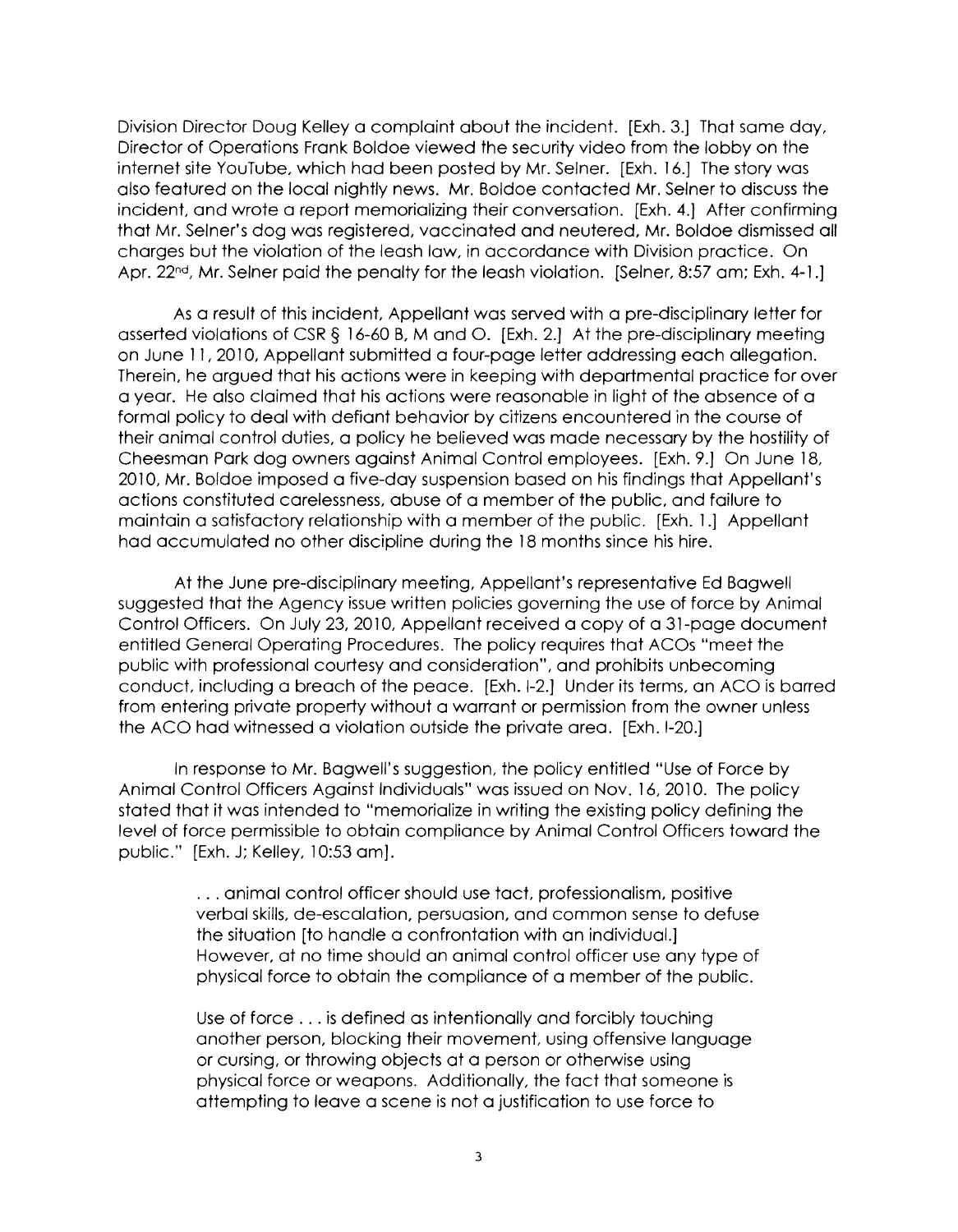prevent a person from leaving. [ACOs} should not block an individual's movement, but within reason, follow the person ... in a non-confrontational manner to identify a place of residence. At no time should an officer who is following a person who has left a scene forcibly attempt to enter the person's residence or apartment building.

. . . Failure to follow the instructions of this document may be cause for disciplinary action, which may include suspension and/or dismissal.

#### [Exh. J.J

Appellant believed the discipline was unwarranted because his behavior was respectful and taken in good faith to prevent Mr. Seiner's attempt to avoid a citation, although he conceded that he should have used better judgment during the incident. In support of his actions, Appellant related two prior citizen encounters he believed were similar to this incident, neither of which resulted in discipline. In the first such incident, Appellant was partnered with Officer Gino Martinez at Cheesman Park in May 2009. Both were writing citations to dog owners for leash violations when Appellant heard yelling. He turned to see a man charging Mr. Martinez with his fists clenched. Appellant rode his bicycle toward them, and the man and a woman with him started running away. Appellant attempted to block their path out of the park with his bicycle. The man clenched his fist at Appellant and ran towards him, but passed him on his way out of the park. The pair split up. Appellant told Mr. Martinez to follow the woman and he would pursue the man. Mr. Martinez followed her into an apartment building on Race Street, up the elevator and onto the fourth floor. He confirmed the apartment number she entered, and issued the citation. Mr. Martinez testified that he maintained a distance of at least five feet from the woman at all times, even when they rode the elevator together. [Exh. H-8; Gino Martinez, 1:56 pm.]

For his part, Appellant testified that he secured a door to keep the man from leaving the park on that day. However, the statement he made just after the incident does not mention that detail. [Appellant, 11 :56 am; Exh. H-5, H-6.J Mr. Martinez testified that he did not see Appellant hold any door closed during this incident, and he did not hear Appellant tell his supervisors he did so during their meeting to discuss the matter. [Gino Martinez, 2:00 pm]. Mr. Martinez' testimony is corroborated by both his handwritten report that day, and his typed statement several months later made to the Denver Board of Ethics in response to the woman's complaint. [Exhs. H-3 to H-4; H-7 to H-9.J

The second incident cited by Appellant occurred in Nov. 2009 during an encounter with a dog owner at Denver Christian Field. Appellant testified that he stood between the man and the park gate, and held the gate door closed with one hand. "He hit me in the face, and then grabbed ahold of me and jerked me off the fence, knocked me onto the ground." [Appellant, 11 :42 am.] Appellant added that he reported the injury to his sergeant, Mr. Boldoe and Mr. Kelley, and filed a worker's compensation claim based on injuries to the tendons in his fingers.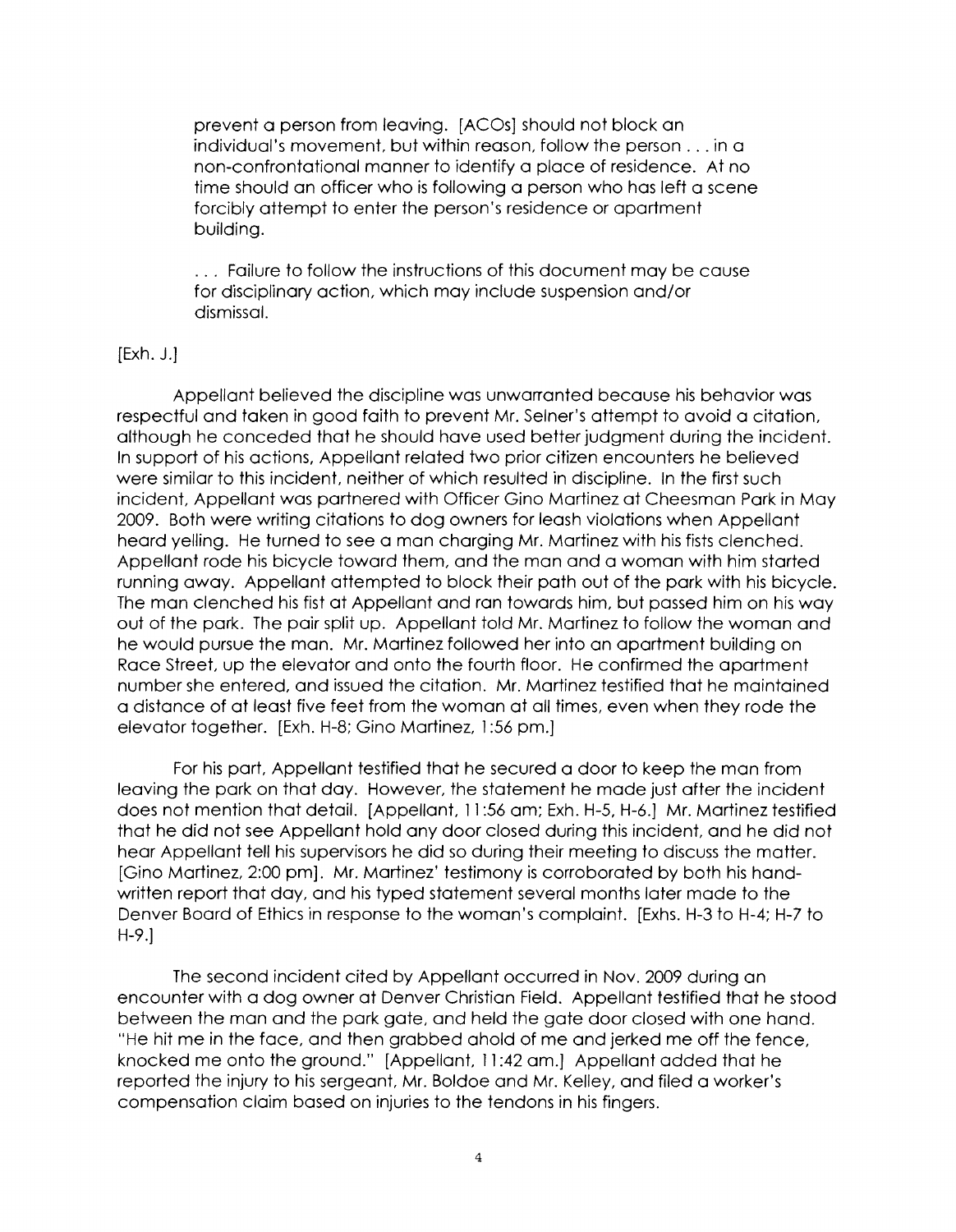In his pre-hearing statement, Appellant alleges that he "prevented a citizen from leaving by holding a door closed while the police arrived" on Nov. 11, 2009. [Prehearing Statement, p. 2.J As a result of this statement, Sgt. Mcspadden researched the matter at Mr. Boldoe's request, and issued a report of his findings on Aug. 27, 2010. [Exh. 12.] The report said he responded to Appellant's call for assistance on Nov. 7, 20092 after Appellant radioed that he had been punched at Denver Christian Field. While en route, Sgt. Mcspadden heard Appellant tell dispatch that the suspect was leaving the scene in a white Cadillac with Tennessee plates. Within eight minutes, Sgt. Mcspadden arrived, and Appellant told him that the suspect who punched him had left. [Exh. 12.] Likewise, Sgt. McSpadden's original account of the incident does not mention any statement by Appellant that he prevented the man from leaving by holding the gate, or that he had injured his hand. [Exh. 14.J Appellant's police statement in the assault complaint two days after the incident mentions only that the suspect "punched the victim one time with a closed fist in the face causing swelling", and does not complain of an injury to his hand. [Exh. G-2.]

Appellant also argued at hearing that the standard of conduct for handling angry citizens - that ACOs should use their own discretion - was too vague to be enforceable, and that no clear policy on the matter had been reduced to writing until months after the event in question.

Appellant testified that soon after he was hired, Mr. Boldoe told him ACOs were omitting vital information on citations, causing 90% of the citations to be dismissed by the courts, despite a Sept. 2008 memo that outlined and explained the requirements for animal summonses and complaints. [Appellant, 11 :24 am; Exh. B.] In Nov. 2008, Appellant was asked to conduct a report-writing class to train his fellow investigators on how to include all necessary information on the citation form, a skill Appellant had learned and used when he was on the police force. On at least one other occasion, he suggested that the Division use police methodology to improve its enforcement of animal ordinances. [Exh. D.] Appellant testified that he used police techniques as an ACO in situations where the Division had no policies "because they kept me out of trouble [while on the force]." [Appellant, 1 :25 pm.]

Soon after he began with the Division, Appellant observed that many citizens approached by ACOs responded with anger and hostility, and often left the park after refusing to identify themselves. At the time, ACOs were not permitted to ask persons to produce identification documents. When Appellant asked the managers for an operations manual or policy governing contact with the public, Mr. Boldoe responded that ACOs must exercise their own discretion, but must follow persons who leave before the citation is issued and try to get an address. [Appellant, 11 :35 am.]

During the hiring interview, Mr. Kelley and Mr. Boldoe emphasized to Appellant, a former policeman, that an Animal Control Officer had different requirements, authority, and functions than that of a police officer. [Boldoe, 9:13 am; Kelley, 10:21 am]. Mr. Boldoe testified that his instructions were to use common sense and follow them at a

<sup>&</sup>lt;sup>2</sup> The police report confirms that the incident occurred on Nov. 7, 2010. [Exh. G-2.]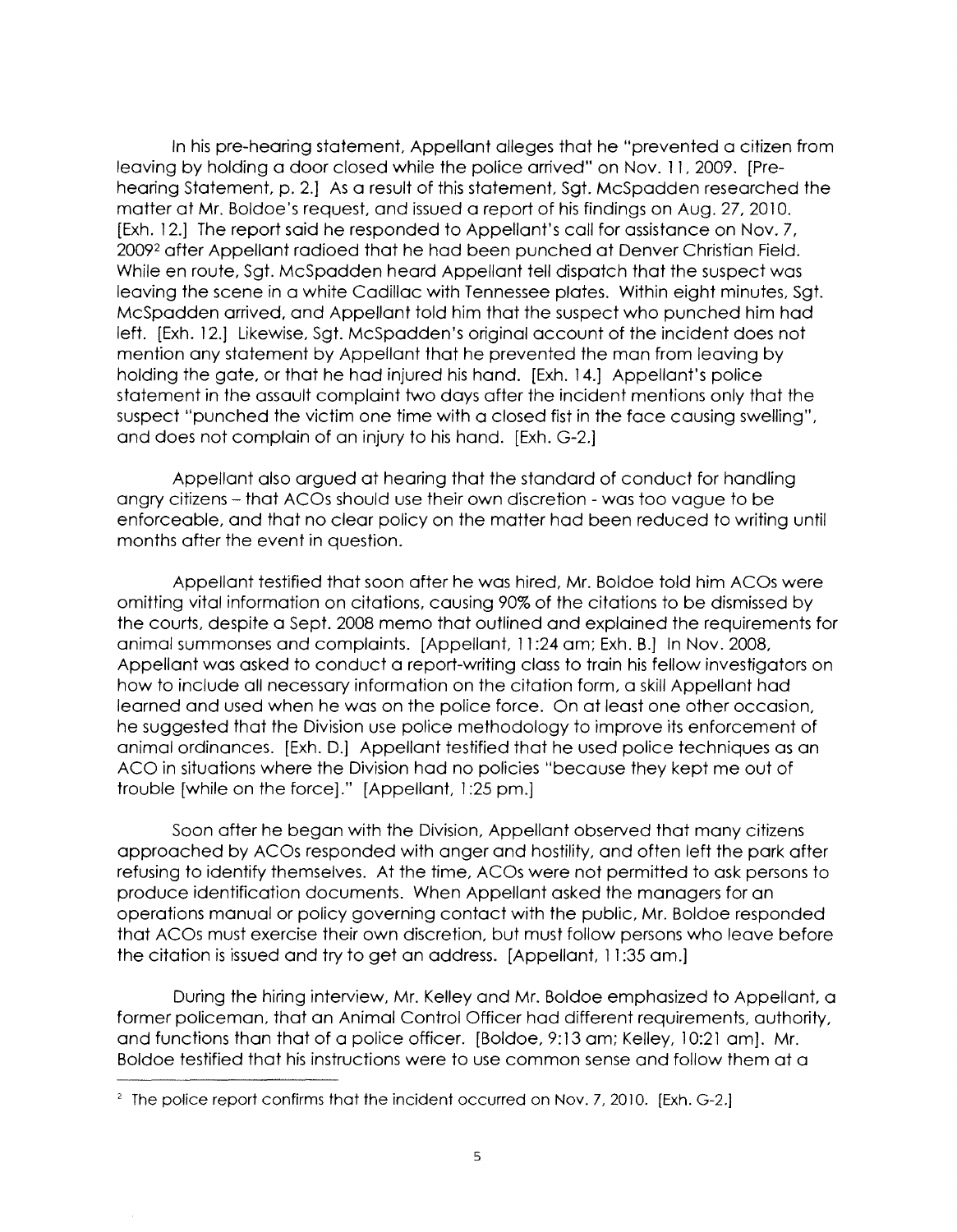safe distance, but avoid going on private property. [Boldoe, 9:36 am]. He stated that ACOs were not told to take whatever action is necessary in order to issue a citation. [Boldoe, 9:49 am].

Three other investigators agreed with Appellant that they often encounter rudeness and difficult situations at Cheesman Park, which produces a disproportionate number of unsubstantiated citizen complaints against AC Os. [Andrew Martinez, 2: 11 pm; Jeanine Apolinor, 2:02 pm; Gino Martinez, 1:53 pm.] As a result, ACOs are now instructed they should not patrol that park at night. [Andrew Martinez, 2: 11 pm.] Ms. Apolinar said she was not given the new policy on use of force until Nov. 2010, months after this incident, but that she was not surprised by its contents, since it summarized what they were already doing. Her practice is to walk alongside a person and talk to them about accepting the ticket, but she would not put her hand out or otherwise try to prevent a citizen from leaving. If Ms. Apolinor believed an assault was imminent, she would tell them to back off, but she would not touch them. [Apolinor, 2:04 pm.] Andrew Martinez stated it was "common sense" not to block a person's progress, and added he was "pretty sure" he conveyed that to Appellant during their on-the-job training. Richard Muton, an ACO with 31 years of experience, agreed. "It goes without saying that you don't do a hands-on." [Muton, 1:51 pm.] Andrew Martinez added that ACOs have the right to protect themselves if they are attacked, but he has never put his hands on anyone during his 15 years with the Division. After viewing the tape of the incident between Appellant and Mr. Seiner, Andrew Martinez was of the opinion that Appellant was protecting himself. [Andrew Martinez, 2: 15 pm.]

### IV. ANALYSIS

The Agency bears the burden to establish the asserted violations of the Career Service Rules by a preponderance of the evidence, and show that the penalty imposed was within the range of discipline that can be imposed under the circumstances. In re Gustern, CSA 128-02, 20 ( 12/23/02); Turner v. Rossmiller, 532 P.2d 751 (Colo. App. 1975).

### 1. Carelessness in performance of duties under§ 16-60 B.

An employee is careless in violation of this rule when he fails to exercise reasonable care in performing an assigned duty, resulting in potential or actual significant harm. See In re Mounjim, CSA 87-07, 5 (7/10/08). A person exercises reasonable care when he acts with that degree of care which a reasonable person would use under similar circumstances. In re Feltes, CSA 50-06, 6 (11 /24/06).

Agency Director Kelley determined that Appellant was careless in trying to detain a number of people at once to issue citations because good customer service requires that officers focus on each individual, an unwritten policy. [Kelley, 10:49 am]. Mr. Kelley conceded that ACOs have discretion to detain multiple individuals, depending on the circumstances. Since Appellant's actions resulted in Mr. Seiner becoming upset and walking away, Mr. Kelley found that Appellant should not have exercised that discretion under these conditions.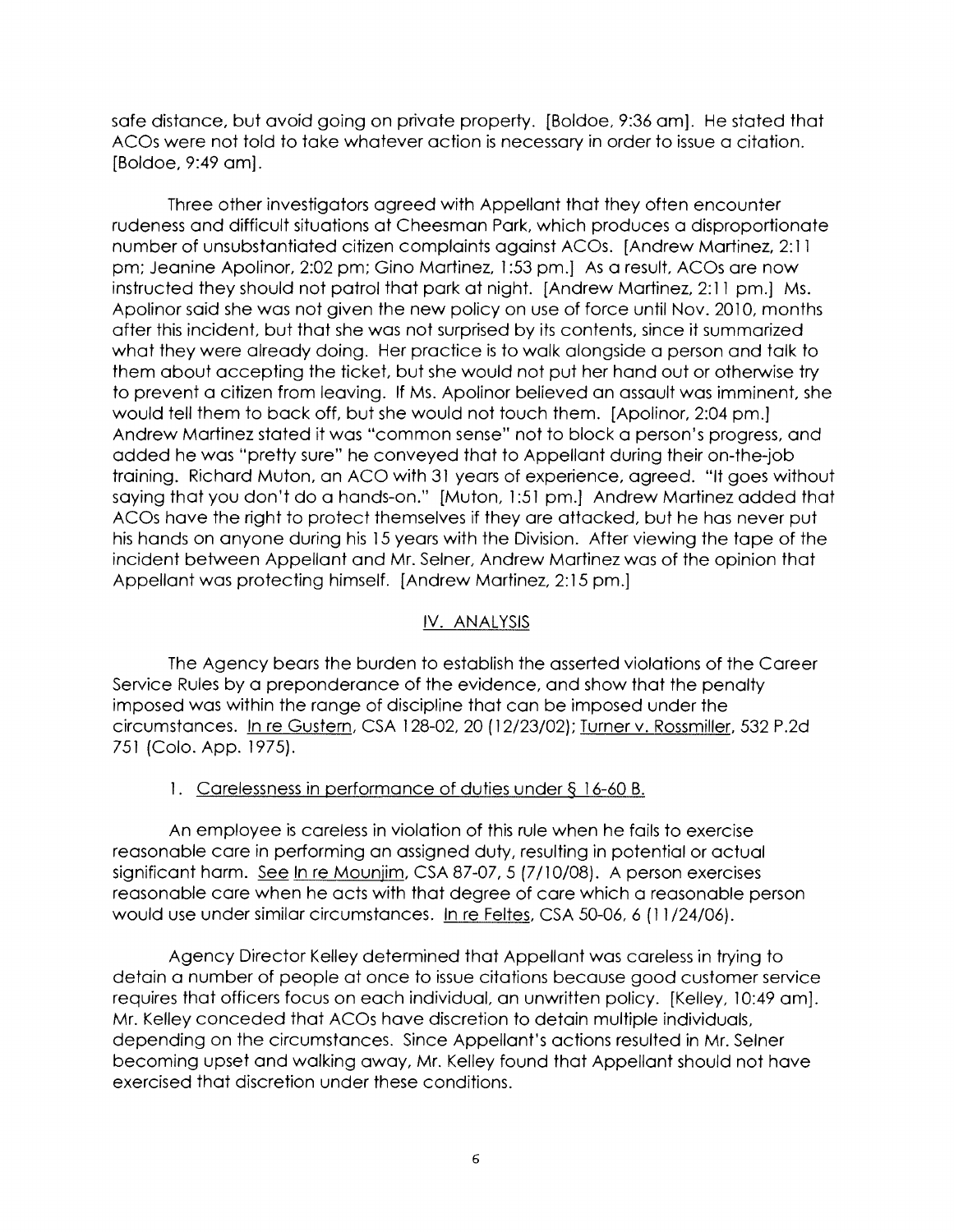There is no question that Appellant was performing an assigned duty at the time under the leash ordinance. However, a standard of care must be objectively enforceable. Mr. Kelley concluded that Appellant was not acting with reasonable care because one of the persons contacted became upset. Under this standard, a decision to detain multiple persons could only be deemed reasonable after the fact, depending on the subjective emotional response of those contacted. While that may be one relevant factor in determining the wisdom of engaging in a joint interview with dog owners, that alone does not present an objective measure by which an ACO may govern his conduct, given the inability to predict with reasonable accuracy how any person may react to an enforcement encounter. Absent a more objective standard, the Agency failed to prove Appellant was careless by detaining more than one dog owner at a time.

Next, Mr. Kelley found Appellant was careless because he entered the apartment building alone and positioned himself directly in front of the large mastiff being held on a leash by Mr. Seiner. Mr. Kelley believed these actions placed Appellant at risk of a physical altercation with the dog owner and injury from the dog. Appellant then forcefully pushed the door against Mr. Seiner for eight seconds, during which time the dog was in a position to attack Appellant. [Kelley, 10:35 am; Exh. 16.] Mr. Kelley stated that officers are instructed not to enter private property, and are trained to protect themselves from canine attacks.

Appellant as an ACO has a duty to enforce the animal control laws in accordance with Division policies. Those policies were that an ACO must follow a dog owner who refuses to identify himself in order to obtain an address for the citation. Appellant stated he understood from Mr. Boldoe that "[w]e had little to no discretion in issuing a citation in the field. My understanding was that we were to follow subjects out of the field, to identify and address where they lived so that a summons or a ticket could be issued to them at a later date." [Appellant, 11 :39 am]. Appellant's assumption that he was required to follow a suspect and issue a citation at any cost was contradicted by his own action in leaving other dog owners behind to pursue Mr. Seiner. In addition, Mr. Boldoe and all four ACOs testified to the limits implicit in ACO enforcement efforts.

Appellant further admitted that he was not authorized to use force against the person to be cited, but argues that his action in pushing against the door was not a use of force. [Appellant, 1:25, 1:41 pm.] A review of the security video resolves this issue against Appellant, who is shown pushing the door into Mr. Seiner and pinning him against the door jamb using all his weight four distinct times over the space of eight seconds. [Exh. 16.] "Use of force" is defined in the Division policy as "intentionally and forcibly touching another person, blocking their movement, using offensive language or cursing, or throwing object at a person or otherwise using physical force or weapons." [Exh. J.] Use of a glass security door to repeatedly squeeze a person between it and the wall falls easily within that definition. Thus, Appellant failed to exercise reasonable care in performing his duty to enforce the ordinance by his unauthorized use of force in violation of Division policies, resulting in temporary physical harm to Mr. Seiner.

Since Appellant knew he was not authorized to use force as an ACO, the fact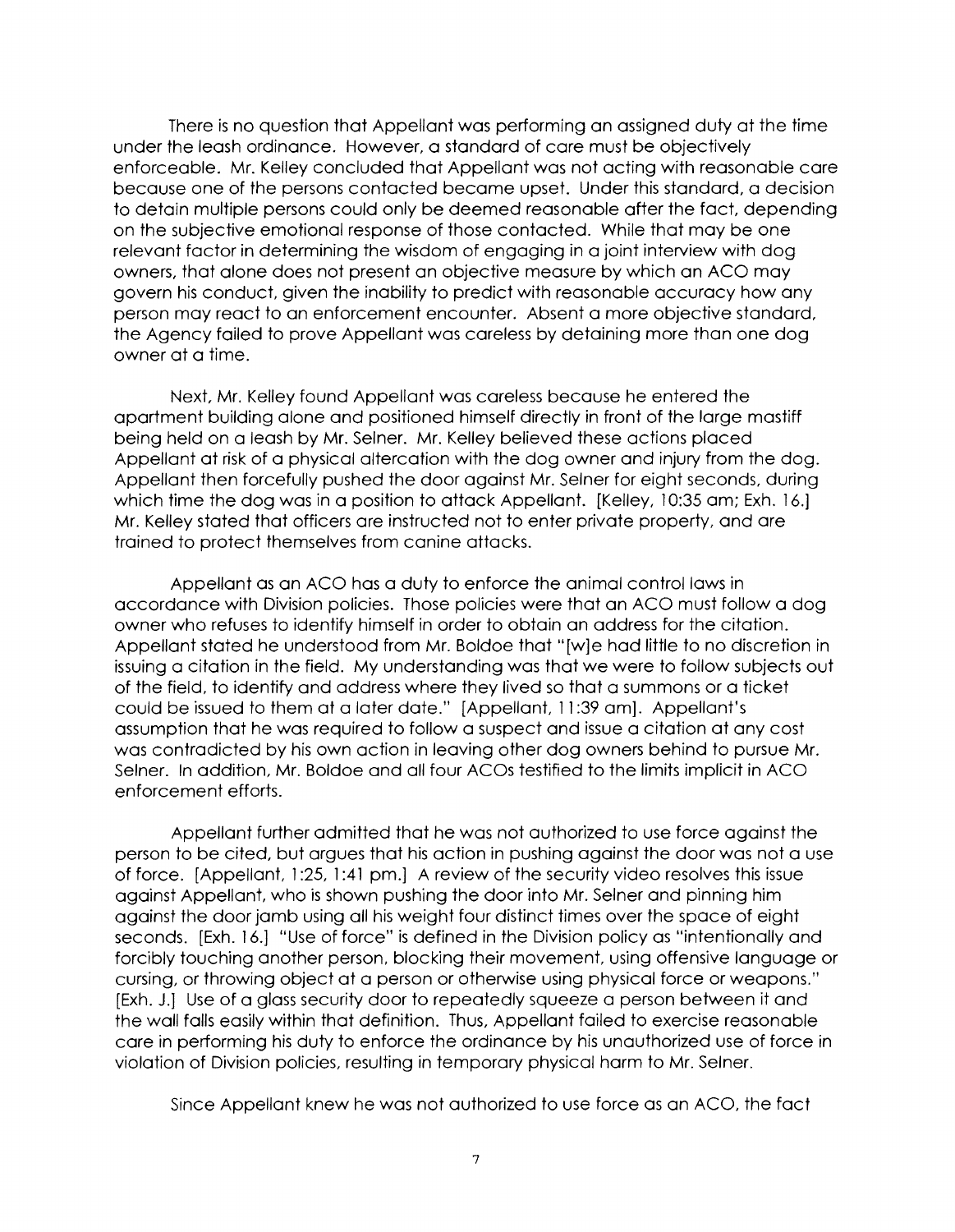that the policy was unwritten at that time is not relevant to this violation. Police policies are based on the very different mission and powers of police officers, and therefore Appellant cannot reasonably assume he may adopt those policies in the performance of his animal control duties. That assumption was explicitly contradicted by his managers at the hiring interview. In addition, the four ACOs who testified were unanimous that the Division does not allow blocking a person's departure by physical means.

The May and November 2009 incidents cited by Appellant do not show that the Division permitted use of force against a person to be charged under the animal control ordinances. In both cases, an officer with experience in report-writing, and who trained other ACOs in report-writing, could be expected to have included the details surrounding a serious on-the-job injury. Sgt. McSpadden testified that Appellant did not inform him of the incident or injury, and his own report is consistent with that testimony. I am persuaded from this evidence that Appellant never reported that he held a door closed to detain a suspect during either the May or November incidents, and so the Division cannot be said to have authorized or condoned that type of action. [Exhs. H-5, H-6; G-2.] Appellant offered no other evidence in support of his claim that his actions were in keeping with Division practice.

The totality of the evidence indicates that Appellant's duties were not performed with reasonable care given the circumstances, creating an unreasonable risk of harm to himself, and causing actual harm to Mr. Seiner, in violation of this rule.

### 2. Abusing any member of the public under§ 16-60 M.

An employee violates this rule by inflicting abuse on another. Abuse has been defined in similar appeals as physical maltreatment. In re Freeman, CSA 40-04, 75-04, 5 (3/3/05), citing Black's Law Dictionary (Abridged 6th Ed. 1991). As found above, Appellant employed physical force against Mr. Seiner when he pushed the security door into him for several seconds in an unauthorized attempt to prevent him from leaving his presence without a leash citation. This action constitutes a violation of the rule prohibiting abuse of a member of the public.

# 3. Failure to maintain satisfactory working relationships under§ 16-60 0.

This section is violated by conduct that an employee knows or reasonably should know will be harmful to coworkers, other City employees, or the public, or will have a significant impact on the employee's working relationship with them using a reasonably objective standard. In re Burghardt, CSA 81-07A, 2 (8/28/08).

Director Kelley determined that Appellant violated this rule based on Appellant's actions against Mr. Seiner in the apartment building entryway, which resulted in a citizen complaint, a negative posting on YouTube, and a story on the nightly news to publicize what Mr. Seiner believed was abuse of a citizen by a city worker. [Kelley, 10:41 am]. Thereafter, six citizen complaints against Appellant surfaced. [Boldoe, 9:48 am; Kelley, 10:42 am; Exh. 8]. Mr. Kelley did not consider the latter complaints in